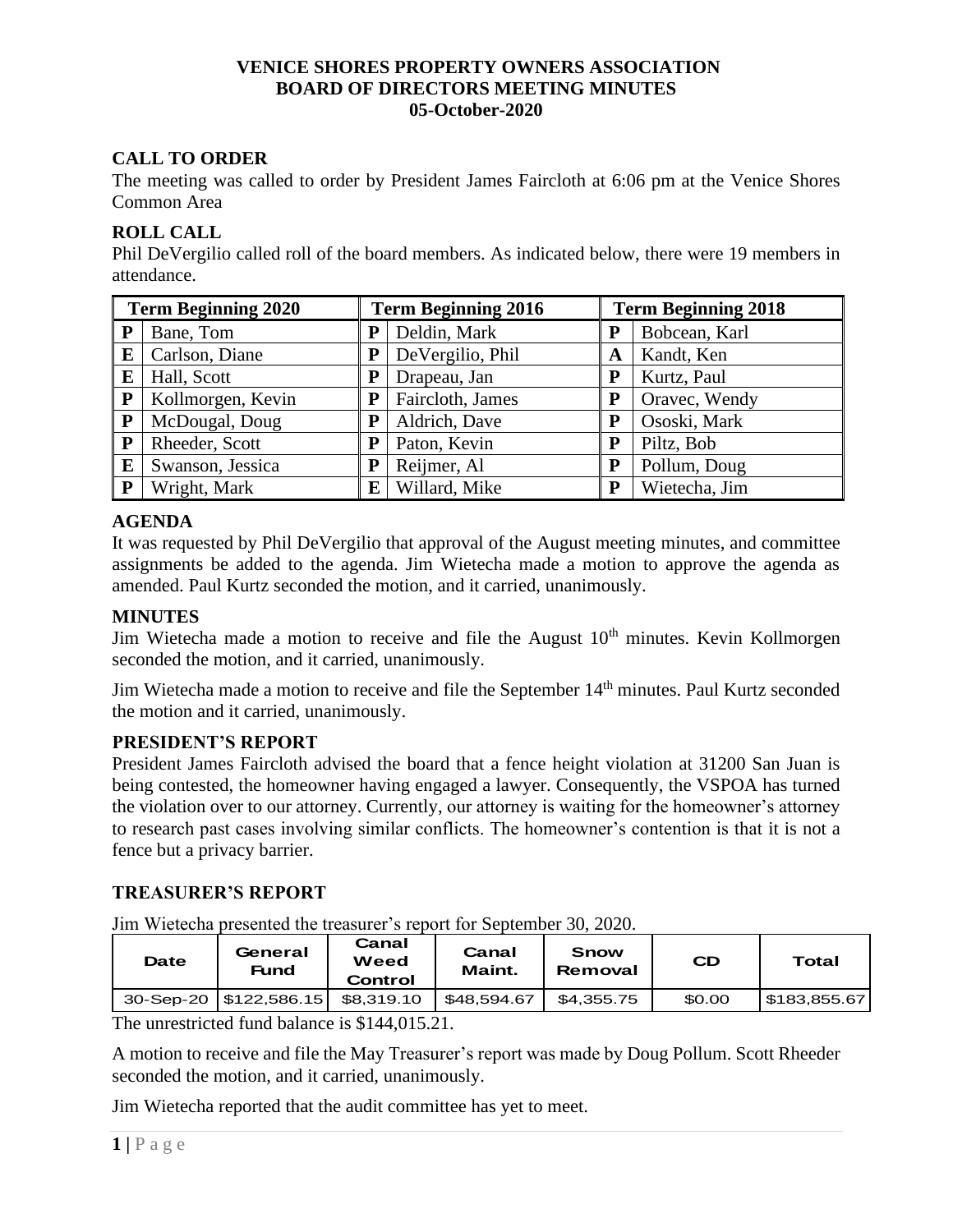#### **VENICE SHORES PROPERTY OWNERS ASSOCIATION BOARD OF DIRECTORS MEETING MINUTES 05-October-2020**

A discussion on the proposed 2021 budget took place. Following the discussion, Paul Kurtz made a motion to present the following to the general membership for approval at the November meeting. Dues (General Fund) to be reduced from \$220.00 to \$90.00; Canal Weed Control Assessment to remain at \$70.00; Canal Maintenance Assessment to be reduced from \$5 to \$0.00; and Snow Removal Assessment to remain at \$20.00, for a total of \$180.00 for dues and assessments. Landscaping costs at the newly repaired crossovers to be covered by the General Fund. Mark Ososki seconded the motion, and it carried by a roll call vote of 12 to 6, President James Faircloth abstaining.

### **RECORD RETENTION/WEB REPORT**

Mark Ososki reported that the September election results have been posted on the web site.

Wendy Oravec has given Mark Ososki a large box of VSPOA historical records for archiving. The records include meeting minutes, newsletters and mailing lists from the 1950's, 1960's and 1970's that had been stored since Wendy's mother, Valerie Marshall, served on the VSPOA board many years ago.

# **CORRESPONDING SECRETARY'S REPORT**

The corresponding secretary was unable to attend.

The general membership meeting will be held on November  $9<sup>th</sup>$ . Tom Bane will check on the availability of the Harrison Township Board Room for the meeting. The general membership will deliver their ballots for 2021 dues and assessments outdoors. Following the vote, board members will meet in the board room.

### **BUILDING COMMITTEE**

Mark Ososki reported that he has received several inquiries from board members regarding the garage being constructed at the north end of Bayhaven. The concern is that the restriction limiting only one building per lot will be violated. Mark responded that the plans call for the existing house and the new garage to be attached to one another. Mark will contact the property owner to ascertain that the approved plans will be followed.

### **DEED RESTRICTIONS COMMITTEE**

Jan Drapeau reported that, in addition to the fence violation previously discussed, there is only one other violation outstanding.

### **NEW BUSINESS**

Because of restrictions on the size of gatherings due to the pandemic, the 2020 election of board members was by drive-up ballot drop off. The approval of dues and assessments will be done in a similar manner in November. Considering this, a committee was formed to look at the section of the bylaws regarding voting by the general membership to determine if that section should be amended. Doug McDougal, Mark Wright, Scott Rheeder, and Mark Ososki volunteered to be on the committee.

# **OPEN DISCUSSION/FUTURE AGENDA ITEMS**

No additional info.

# **ADJOURNMENT**

A motion to adjourn was made by Mark Wright. Paul Kurtz seconded the motion, and it carried by a unanimous voice vote.